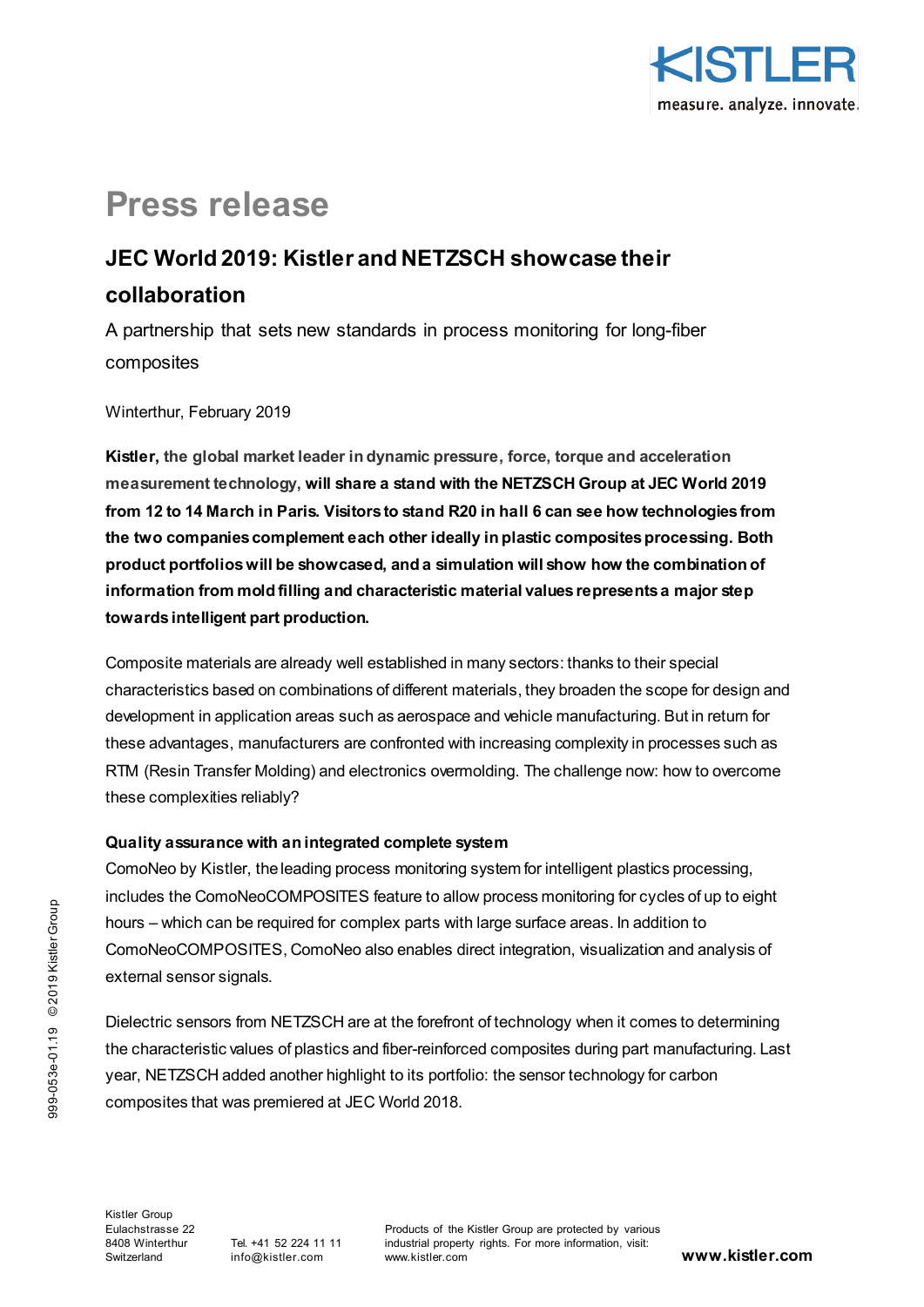

Visitors to the stand shared by NETZSCH and Kistler can see a live demonstration of how an integrated system solution can significantly enhance process reliability in composites production. To achieve this, dielectric analysis (DEA) signals supplied by NETZSCH sensors are integrated directly in ComoNeo. "Many of our customers are already using one of these two systems, or even both of them – but without a common interface," says Dr. Alexander Chaloupka, Manager of the Process Analytics Business Field at NETZSCH. "The dielectric signal provides information about the degree of cross-linking during the curing process, so it is a key indicator of quality for parts made from composite materials. The same is true of cavity pressure as measured by Kistler's equipment – so these two technologies complement one another excellently."

### **Enhanced process reliability, increased throughput**

Mold filling and material cross-linking can now be monitored by a complete, coordinated system thanks to the combination of DEA sensor technology from NETZSCH and Kistler's cavity pressure sensor technology. "There's no doubt that this moves quality assurance up to a new level," according to Dr. Robert Vaculik, Head of Kistler's Strategic Business Field Plastics. "More extensive control of the manufacturing process means that users can increase their throughput rates and continue to make their production more cost-efficient. We're especially pleased to join forces with NETZSCH, a renowned partner for composites production with ComoNeo. Our shared stand gives us the chance to show the vast range of possibilities that are available. This is another sign that ComoNeo is increasingly becoming the universal system for intelligent plastics processing, and further collaboration partnerships in the future will continue to broaden its scope."

Customers, trade visitors and others with an interest in this field are cordially invited to stand R20 in in hall 6, where they can take a closer look at the new composites expertise offered by NETZSCH and Kistler along with other solutions from the two partners. Of course, our exhibit includes a live presentation of the new complete system for process analysis and optimization in composites production.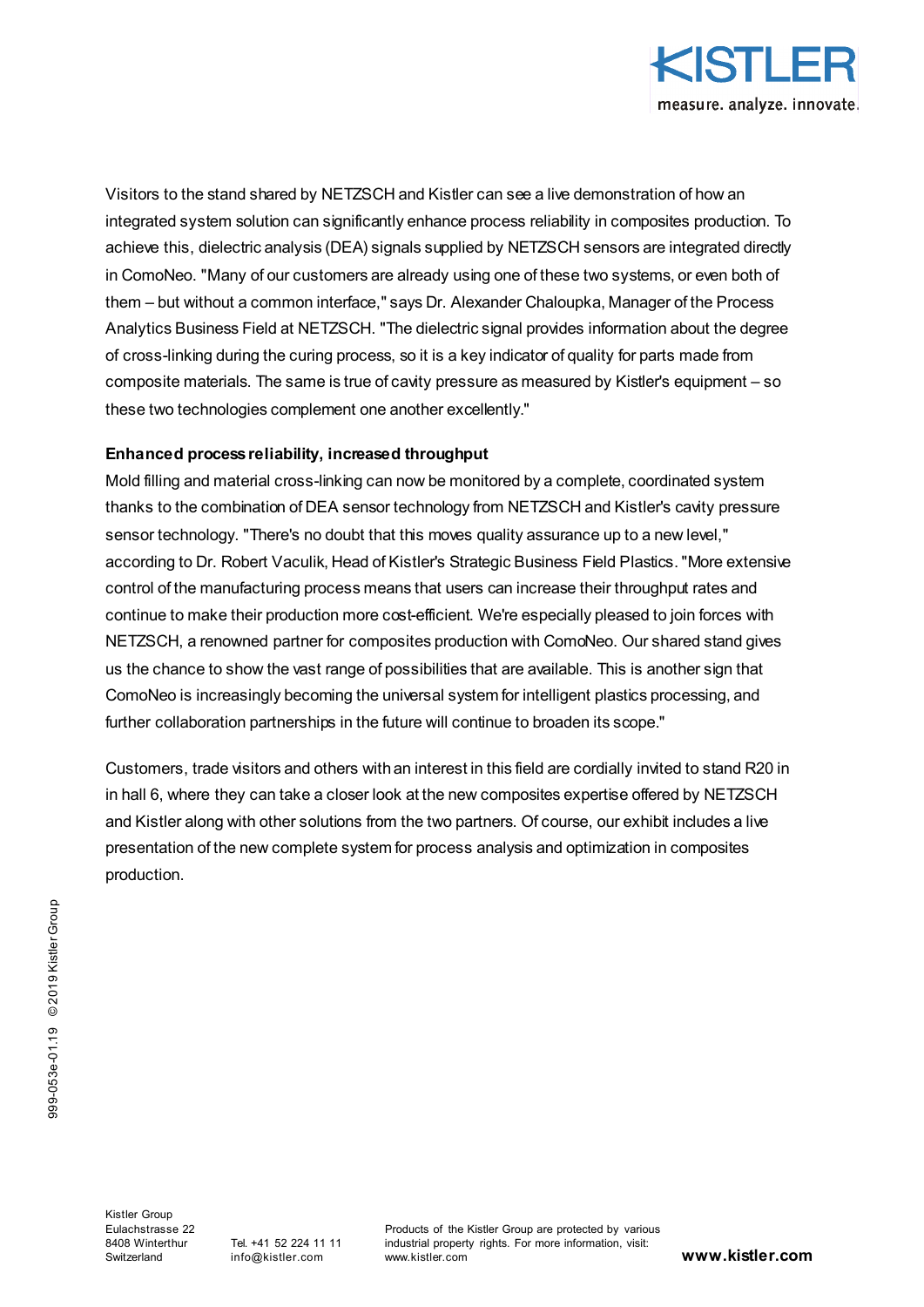

## **Visuals (reproduction is free of charge provided that the Kistler Group is credited as the source of the image)**



Universal plastics processing system: Kistler's ComoNeo 3.0 controls composite production and also processes external sensor signals



Demanding requirements are specified for the production of composite parts – and systems from Kistler and NETZSCH provide the best way to meet them



A high-performance system to determine material parameters in the manufacturing process for composites: the DEA288 Ionic by NETZSCH with its unique sensor concept

#### **Media contact**

Kistler Instrumente AG Suzanne Graeser Bieri Marketing Manager Division IPC Tel.: +41 52 2241 469 Email[: suzanne.graeserbieri@kistler.com](mailto:suzanne.graeserbieri@kistler.com)

NETZSCH-Gerätebau GmbH Dr. Alexander Chaloupka Manager Business Field Process Analytics Tel.: +49 9287 881 243 Email[: alexander.chaloupka@netzsch.com](mailto:alexander.chaloupka@netzsch.com)

Kistler Group Eulachstrasse 22 8408 Winterthur Switzerland